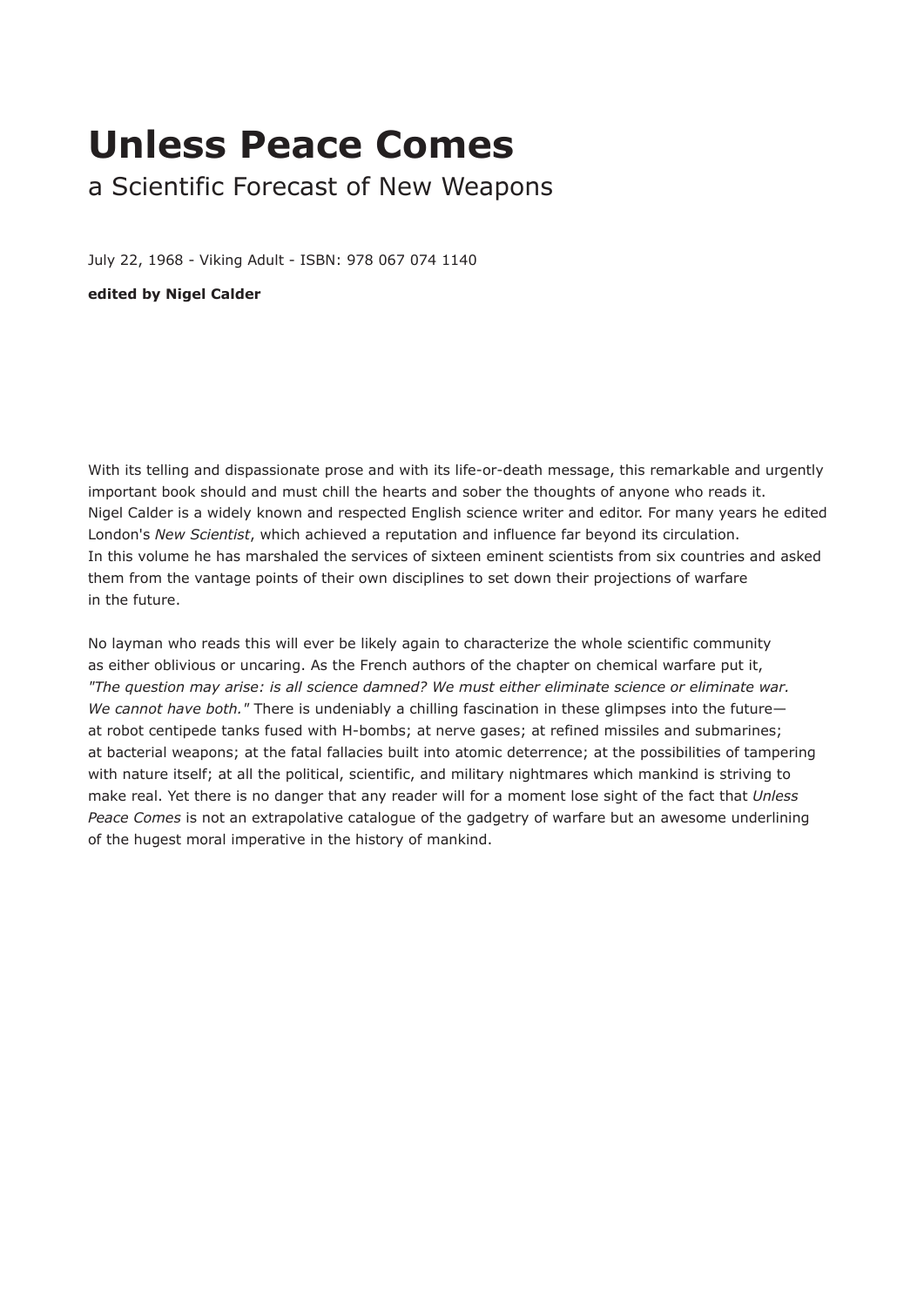# **Chapter from 'Unless Peace Comes', 1968 HOW TO WRECK THE ENVIRONMENT**

**by Gordon J. F. MacDonald, U.S.A.**

*Professor MacDonald is associate director of the Institute of Geophysics and Planetary Physics at the University of California, Los Angeles. His researches have embraced a remarkable diversity of natural phenomena and his professional interests are further extended by his participation in national science policy-making. He is a member of President Johnson's Science Advisory Committee*

Among future means of obtaining national objectives by force, one possibility hinges on man's ability to control and manipulate the environment of his planet. When achieved, this power over his environment will provide man with a new force capable of doing great and indiscriminate damage. Our present primitive understanding of deliberate environmental change makes it difficult to imagine a world in which geophysical warfare is practised. Such a world might be one in which nuclear weapons were effectively banned and the weapons of mass destruction were those of environmental catastrophe.

Alternatively, I can envisage a world of nuclear stability resulting from parity in such weapons, rendered unstable by the development by one nation of an advanced technology capable of modifying the Earth's environment. Or geophysical weapons may be part of each nation's armoury. As I will argue, these weapons are peculiarly suited for covert or secret wars.

Science fiction literature contains many suggestions of how wars would progress if man indeed possessed the ability to change weather, climate, or ocean currents. Many of these fictional suggestions, and other more serious discussions, fail to take into account the limitations of nature. Jules Verne gave a detailed discussion of displacing the Earth's polar caps, thus making the world's climatic zones more equitable (*Les Voyages Extraordinaires;* Sans Dessus Dessous, Metzel, 1889). Verne's proposal was to eliminate the 23º tilt in the Earth's axis, putting it at right angles to the Sun-Earth plane. However, as Verne correctly pointed out in a subsequent discussion, the Earth's equatorial bulge stabilizes our planet and even the launching of a 180,000-ton projectile would produce a displacement of only 1/10 micron. Senator Estes Kefauver, Vice-Presidential candidate in the 1956 American election, rediscovered Verne's original proposal and was seriously concerned with the tipping of the Earth's axis. He reported that the Earth's axis could, as the result of an H-bomb explosion, be displaced by 10º. Either Senator Kefauver or his scientific advisers neglected the stabilizing influence of the Earth's bulge. The maximum displacement that can be expected from the explosion of a 100-megaton H-weapon is less than one micron, as Walter Munk and I pointed out in our book, Rotation of the Earth (Cambridge, 1960).

Substantial progress within the environmental sciences is slowly overcoming the gap between fact and fiction regarding manipulations of the Earth's physical environment. As these manipulations become possible, history shows that attempts may be made to use them in support of national ambitions. To consider the consequences of environmental modification in struggles among nations, we need to consider the present state of the subject and how postulated developments in the field could lead, ten to fifty years from now, to weapons systems that would use nature in new and perhaps unexpected ways.

The key to geophysical warfare is the identification of the environmental instabilities to which the addition of a small amount of energy would release vastly greater amounts of energy. Environmental instability is a situation in which nature has stored energy in some part of the Earth or its surroundings far in excess of that which is usual. To trigger this instability, the required energy might be introduced violently by explosions or gently by small bits of material able to induce rapid changes by acting as catalysts or nucleating agents. The mechanism for energy storage might be the accumulation of strain over hundreds of millions of years in the solid Earth, or the super-cooling of water vapour in the atmosphere by updraughts taking place over a few tens of minutes. Effects of releasing this energy could be world-wide, as in the case of altering climate, or regional, as in the case of locally excited earthquakes or enhanced precipitation.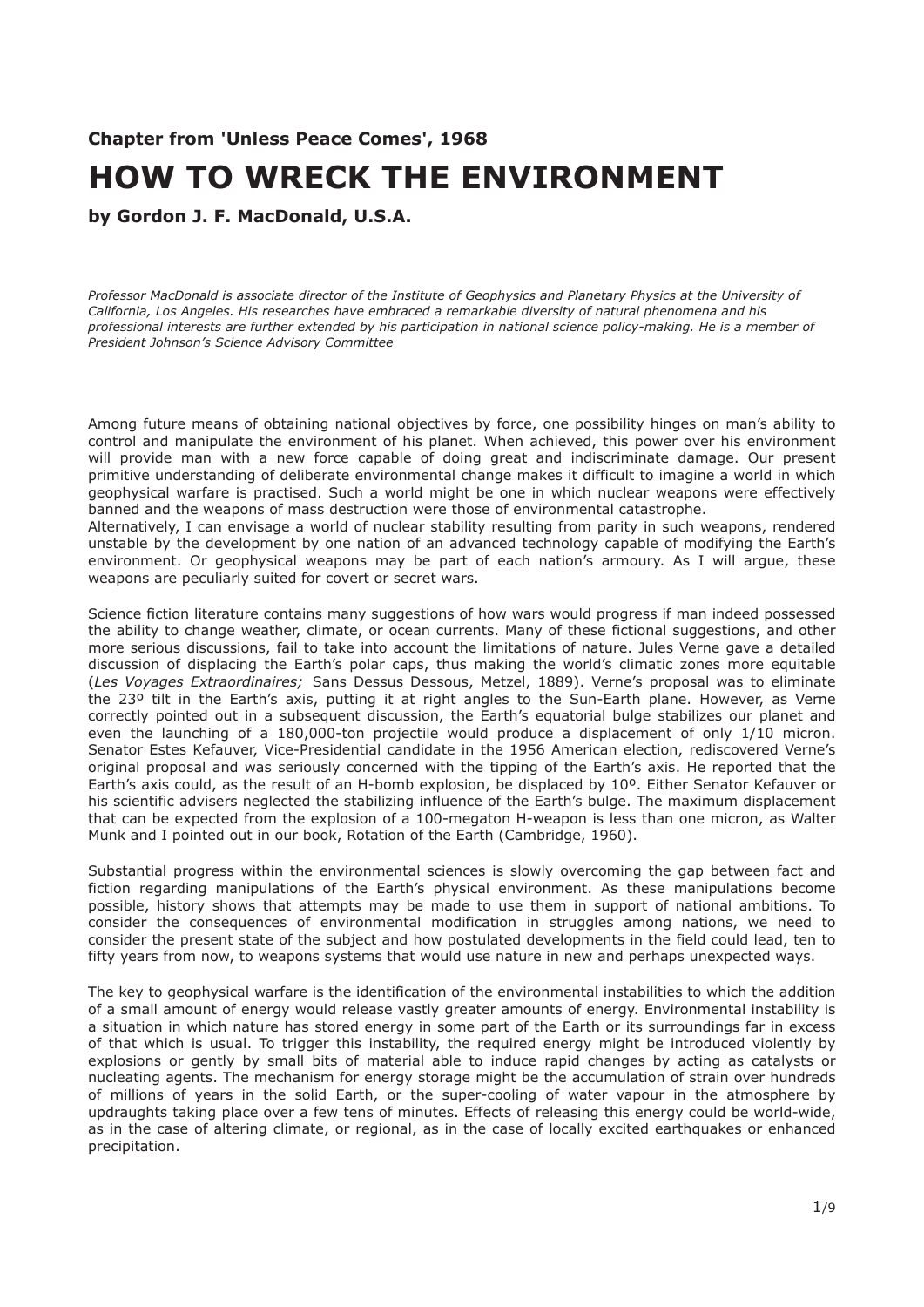## **WEATHER MODIFICATION**

The Earth's atmosphere is an envelope of air which rotates, for the most part, at the same speed as the underlying continents and oceans. The relative motion between the atmosphere and the Earth arises from sources and sinks of energy which vary in location and strength but which have, as their ultimate source, the Sun's radiation. The quantities of energy involved in weather systems exceed by a substantial margin the quantity of energy under man's direct control.

For instance, the typical amount of energy expended in a single tornado funnel is equivalent to about fifty kilotons of explosives; a single thunderstorm tower exchanges about ten times this much energy during its lifetime; an Atlantic hurricane of moderate size may draw from the sea more than 1,000 megatons of energy. These vast quantities of energy make it unlikely that brute-force techniques will lead to sensible weather modification. Results could be achieved, however, by working on the instabilities in the atmosphere.

We are now beginning to understand several kinds of instabilities in the atmosphere. Supercooled water droplets in cold clouds are unstable, but they remain liquid for substantial periods of time unless supplied with nuclei on which they can freeze. Conversion of water droplets to ice through the introduction of artificial nuclei can provide a local source of energy. This released heat can cause rising air currents which in turn lead to further formation of supercooled water. This process may lead to rainfall at the ground greater than that which would have been produced without the artificial nucleation. A second instability may arise, in which water vapour condenses into water, again affecting the distribution of sensible energy. On a larger scale, there is the so-called baroclinic instability of atmospheric waves that girdle the planet. Through the imbalance of heat between equator and pole, energy in this instability is stored, to be released in the creation of large cyclonic storms in the temperate zones. There are other, less well understood instabilities capable of affecting climate; I shall return to them later.

What is the present situation with respect to weather modification and what might be reasonably expected in the future? Experiments over the past eighteen years have demonstrated unequivocally that clouds composed of supercooled water droplets can be transformed into ice-crystal clouds by seeding them with silver iodide, 'dry ice' (frozen carbon dioxide) and other suitable chemical agents. This discovery has been applied operationally in the clearance of airports covered by supercooled ground fog. No analogous technique has yet evolved for clearing warm fog, although several promising leads are now being investigated. In the case of warm fog, the atmospheric instability is that water vapour distributed in small drops contains more surface energy than the same water distributed in large drops. The trick for clearance of this warm fog will be to discover some way of getting the small drops to organize themselves into larger ones and then fall to the ground.

There is increasing, though inconclusive, evidence that rainfall from some types of clouds and storm systems in temperate regions can be increased by ten to fifteen per cent by seeding. Somewhat more controversial evidence indicates that precipitation can be increased from tropical cumulus by techniques similar to those employed in temperate regions. Preliminary experiments on hurricanes have the aim of dissipating the clouds surrounding the eye of the storm in order to spread the energy of the hurricane and reduce its force. The results are controversial but indicate that seeding can, in certain circumstances, lead to a marked growth in the seeded cloud. This possibility may have merit in hurricane modification, but experimentation has not yet resulted in a definitive statement.

Regarding the suppression of lightning, there is mixed but largely promising evidence that the frequency of cloud-to-ground strokes can be reduced by the introduction of 'chaff', strips of metallic foil of the kind used for creating spurious echoes in enemy radars.

In looking to the future, it is quite clear that substantial advances will be made in all of these areas of weather modification. Today, both military and civilian air transport benefit from progress in the clearance of ground fog. Further progress in the technology of introducing the seeding agent into the fog makes it likely that this type of fog dispersal will become routine. In a sense, fog clearing is the first military application of deliberate manipulation of weather, but it is, of course, very limited.

Large field programmes are being undertaken in the United States to explore further the possibility of enhancing precipitation, particularly in the western and north-eastern states. On the high ground of the western states, snow from winter storms provides much of the country's moisture. Investigations are under way to see if seeding can lead to an increased snowpack and thus enhance the water resources.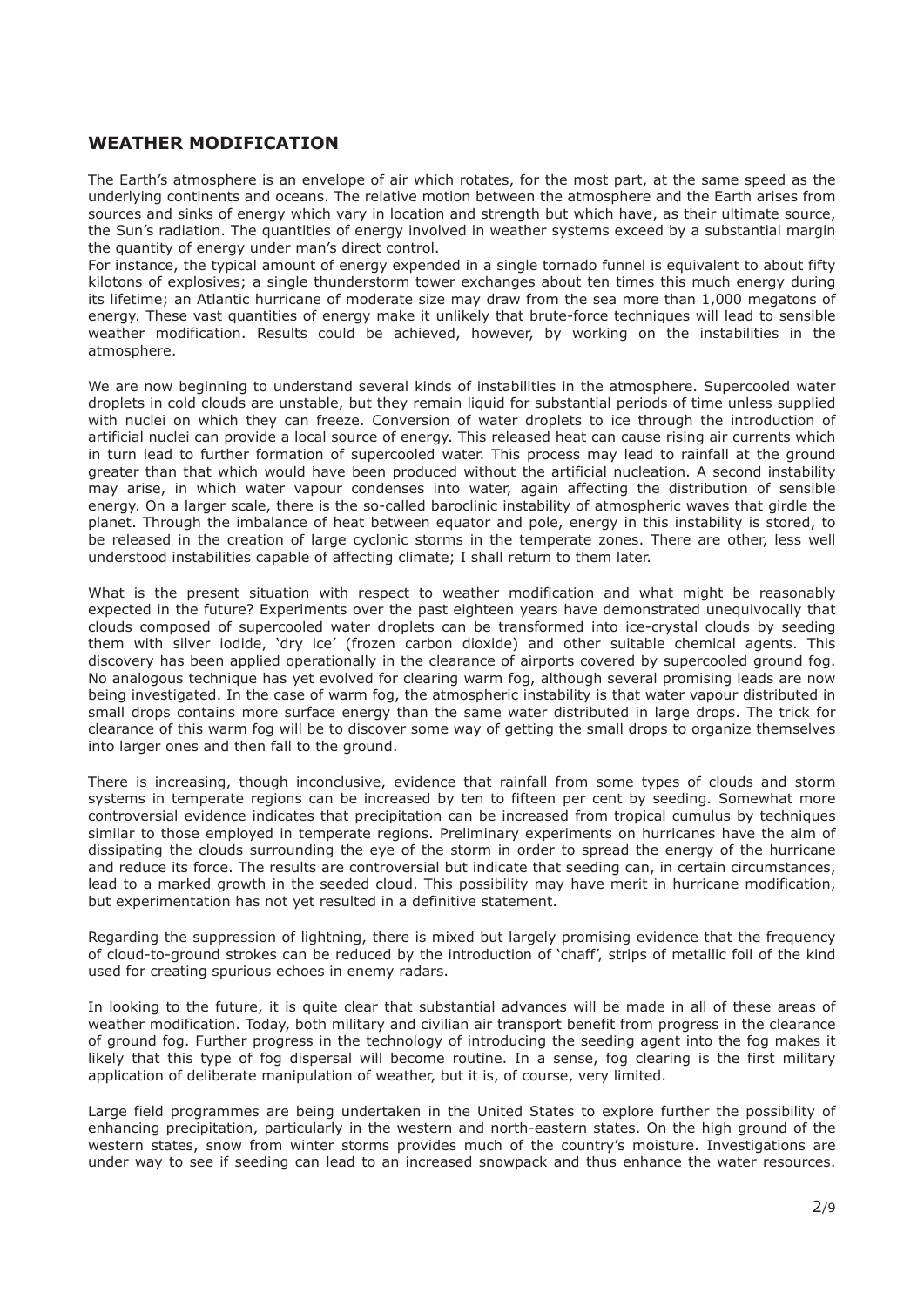Intense interest in this form of weather modification, coupled with an increased investigation of the physics of clouds, is likely to lead to effective cloud modification within the next five to fifteen years. At present, the effects are measured only statistically and too little has been done in cloud observation before and after seeding in the way of precisely pinpointing which clouds are most likely to be affected.

As far as military applications are concerned, I conjecture that precipitation enhancement would have a limited value in classical tactical situations, and then only in the future when controls are more thoroughly understood. One could, for example, imagine field commanders calling for local enhancement of precipitation to cover or impede various ground operations. An alternative use of cloud seeding might be applied strategically. We are presently uncertain about the effect of seeding on precipitation down wind from the seeded clouds. Preliminary analysis suggests that there is no effect 200-300 miles down wind, but that continued seeding over a long stretch of dry land clearly could remove sufficient moisture to prevent rain 1,000 miles down wind. This extended effect leads to the possibility of covertly removing moisture from the atmosphere so that a nation dependent on water vapour crossing a competitor country could be subjected to years of drought. The operation could be concealed by the statistical irregularity of the atmosphere. A nation possessing superior technology in environmental manipulation could damage an adversary without revealing its intent.

Modification of storms, too, could have major strategic implications. As I have mentioned, preliminary experiments have been carried out on the seeding of hurricanes. The dynamics of hurricanes and the mechanism by which energy is transferred from the ocean into the atmosphere supporting the hurricane are poorly understood. Yet various schemes for both dissipation and steering can be imagined. Although hurricanes originate in tropical regions, they can travel into temperate latitudes, as the residents of New England know only too well. A controlled hurricane could be used as a weapon to terrorize opponents over substantial parts of the populated world.

It is generally supposed that a hurricane draws most of its energy from the sea over which it passes. The necessary process of heat transfer depends on wave action which permits the air to come in contact with a volume of water. This interaction between the air and water also stirs the upper layers of the atmosphere and permits the hurricane to draw on a substantially larger reservoir of heat than just the warm surface water. There may be ways, using monomolecular films of materials like those developed for covering reservoirs to reduce evaporation, for decreasing the local interaction between sea and air and thus preventing the ocean from providing energy to the hurricane in an accelerated fashion. Such a procedure, coupled with selective seeding, might provide hurricane guidance mechanisms. At present we are a long way from having the basic data and understanding necessary to carry out such experiments; nevertheless, the long-term possibility of developing and applying such techniques under the cover of nature's irregularities presents a disquieting prospect.

# **CLIMATE MODIFICATION**

In considering whether or not climate modification is possible, it is useful to examine climate variations under natural conditions. Firm geological evidence exists of a long sequence of Ice Ages, in the relatively recent past, which shows that the world's climate has been in a state of slow evolution. There is also good geological, archaeological and historical evidence for a pattern of smaller, more rapid fluctuations superimposed on the slow evolutionary change. For example, in Europe the climate of the early period following the last Ice Age was continental, with hot summers and cold winters. In the sixth millennium B.C., there was a change to a warm humid climate with a mean temperature of 5ºF higher than at present and a heavy rainfall that caused considerable growth of peat. This period, known as a climatic optimum, was accentuated in Scandinavia by a land subsidence which permitted a greater influx of warm Atlantic water into the large Baltic Sea.

The climatic optimum was peculiar. While on the whole there was a very gradual decrease of rainfall, the decrease was interrupted by long droughts during which the surface peat dried. This fluctuation occurred several times, the main dry periods being from 2000 to 1900, 1200 to 1000 and 700 to 500 B.C. The last, a dry heat wave lasting approximately 200 years, was the best developed. The drought, though not sufficiently intense to interrupt the steady development of forests, did cause extensive migrations of peoples from drier to wetter regions.

A change to colder and wetter conditions occurred in Europe about 500 B.C. and was by far the greatest and most abrupt alteration in climate since the end of the last Ice Age. It had a catastrophic effect on the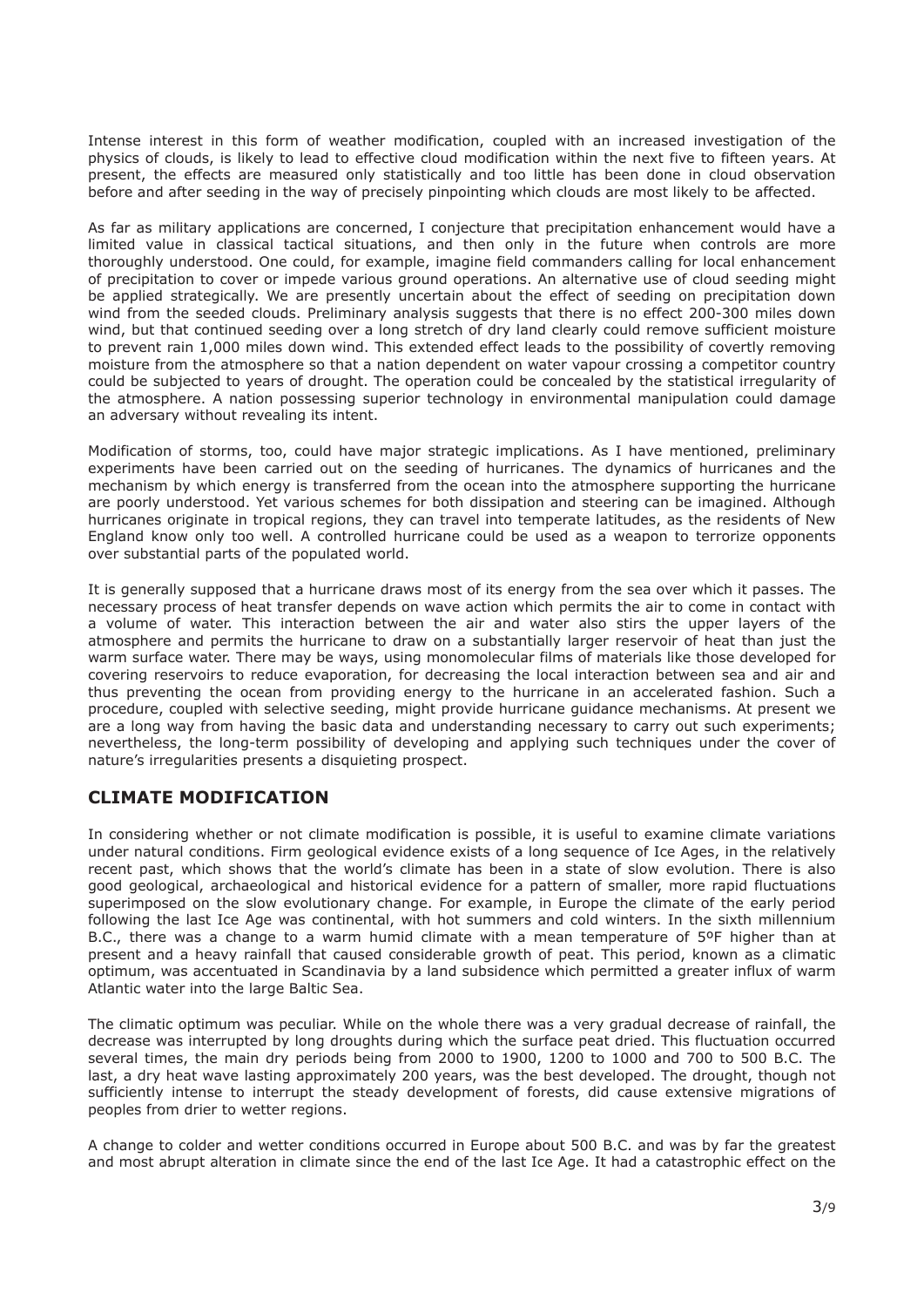early civilization of Europe: large areas of forest were killed by the rapid growth of peat and the levels of the Alpine lakes rose suddenly, flooding many of the lake settlements. This climatic change did not last long; by the beginning of the Christian era, conditions did not differ greatly from current ones. Since then climatic variations have continued to occur and although none has been as dramatic as that of 500 B.C. a perturbation known as the little ice age of the seventeenth century is a recent noteworthy example. The cause of these historical changes in climate remains shrouded in mystery. The rapid changes of climate in the past suggest to many that there exist instabilities affecting the balance of solar radiation.

Indeed, climate is primarily determined by the balance between the incoming short-wave from the Sun (principally light) and the loss of outgoing long-wave radiation (principally heat).

Three factors dominate the balance: the energy of the Sun, the surface character of terrestrial regions (water, ice, vegetation, desert, etc.), and the transparency of the Earth's atmosphere to different forms of radiated energy. In the last connection, the effect of clouds in making cool days and relatively warm nights is a matter of familiar experience. But clouds are a manifestation rather than an original determinant of weather and climate; of more fundamental significance is the effect of gases in the atmosphere, which absorb much of the radiation in transit from the Sun to the Earth or from the Earth into space. Intense X-rays and ultra-violet from the Sun, together with high-energy atomic particles, are arrested in the upper atmosphere. Only the narrow band of visible light and some short radio waves traverse the atmosphere without serious interruption.

There has been much controversy in recent years about conjectured overall effects on the world's climate of emissions of carbon dioxide to the atmosphere from furnaces and engines burning fossil fuels, and some about possible influences of the exhaust from large rockets on the transparency of the upper atmosphere. Carbon dioxide placed in the atmosphere since the start of the industrial revolution has produced an increase in the average temperature of the lower atmosphere of a few tenths of a degree Fahrenheit. The water vapour that may be introduced into the stratosphere by the supersonic transport may also result in a similar temperature rise. In principle it would be feasible to introduce material into the upper atmosphere that would absorb either incoming light (thereby cooling the surface) or outgoing heat (thereby warming the surface). In practice, in the rarefied and windswept upper atmosphere, the material would disperse rather quickly, so that military use of such a technique would probably rely upon global rather than local effects. Moreover, molecular material will tend to decompose, and even elemental materials will eventually be lost by diffusion into space or precipitation to the surface. At intermediate levels, in the stratosphere, materials may tend to accumulate though the mixing time for this part of the atmosphere is certainly less than ten years and may be a few months. If a nation's meteorologists calculated that a general warming or cooling of the Earth was in their national interest, improving their climate while worsening others, the temptation to release materials from high-altitude rockets might exist. At present we know too little about the paradoxical effects of warming and cooling, however, to tell what the outcome might be.

More sudden, perhaps much briefer but nevertheless disastrous effects, are predictable if chemical or physical means were developed for attacking one of the natural constituents of the atmosphere ozone. A low concentration of ozone (O3, a rare molecular form of oxygen) in a layer between fifteen and fifty kilometres altitude has the utmost significance for life on land. It is responsible for absorbing the greater part of the ultra-violet from the Sun. In mild doses, this radiation causes sunburn; if the full force of it were experienced at the surface, it would be fatal to all life – including farm crops and herds – that could not take shelter. The ozone is replenished daily, but a temporary 'hole' in the ozone layer over a target area might be created by physical or chemical action. For example, ultra-violet at 250 millimicrons wavelength decomposes ozone molecules, and ozone reacts readily with a wide range of materials.

At present, we can only tentatively speculate about modifying the short-wave radiation at its source, the Sun. We have discovered major instabilities on the Sun's surface which might be manipulated many years hence. In a solar flare, for example, 10^10 megatons of energy are stored in distorted magnetic fields. With advanced techniques of launching rockets and setting off large explosions, we may sometime in the future learn to trigger these instabilities. For the near future, however, modification will not be in the short-wave incoming radiation but in the long-wave outgoing radiation.

The usual schemes for modifying climate involve the manipulation of large ice fields. The persistence of these large ice fields is due to the cooling effects of the ice itself, both in reflecting (rather than absorbing) incoming short-wave radiation and in radiating heat at a higher rate than the usual ground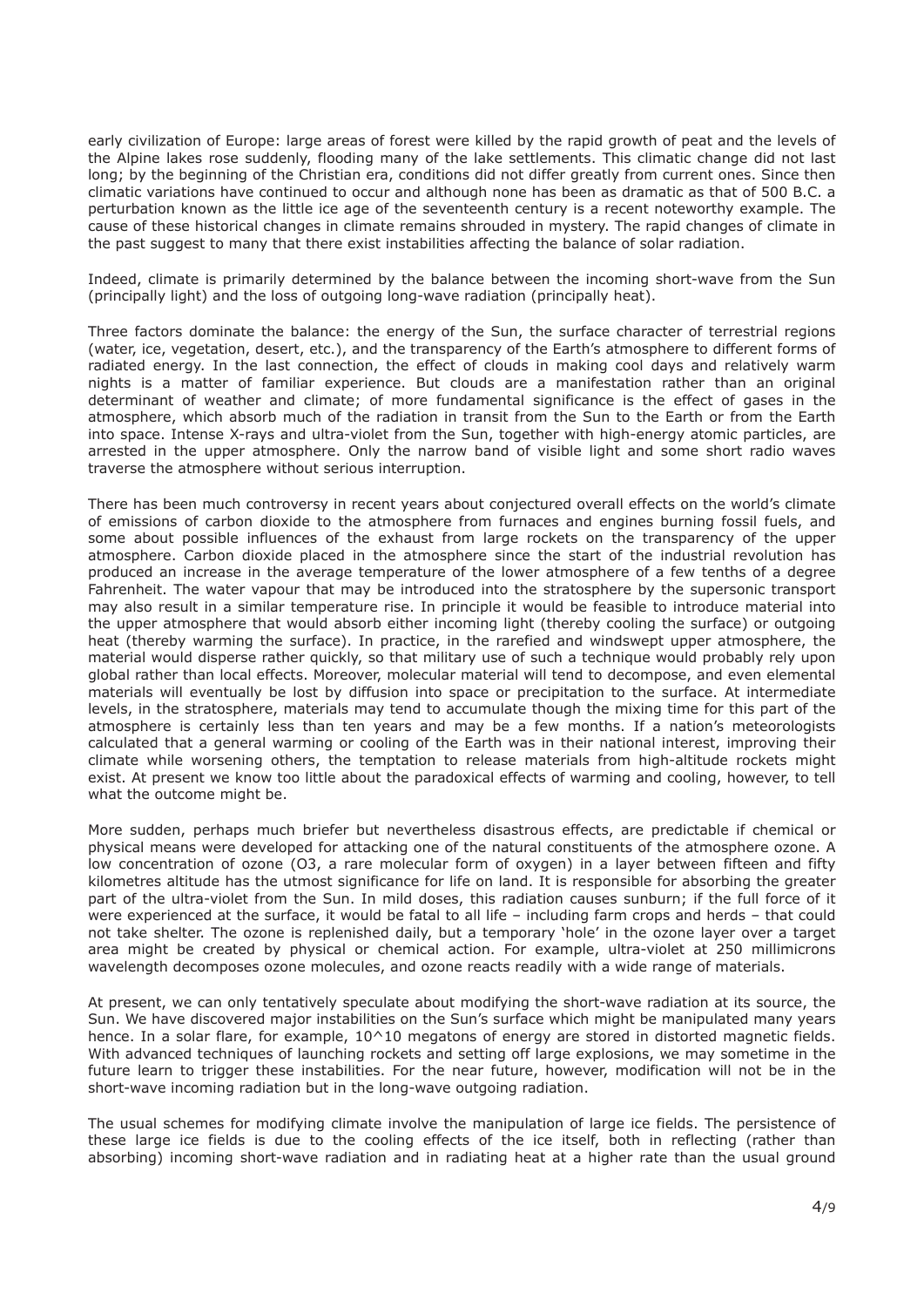cover. A commonly suggested means of climate modification involves thin layers of coloured material spread on an icy surface, thus inhibiting both the reaction and radiation processes, melting the ice, and thereby altering the climate. Such a procedure presents obvious technical and logistic difficulties. For example, if one wished to create a surface coating of as little as one micron thickness to cover a square 1,000 kilometres in size, the total material for this extremely thin coating would weigh a million tons or more, depending upon its density. So the proposals to dust from the air some of the globe's extended ice sheets, are unrealistic and reflect a brute-force technique, taking no advantage of instabilities within the environment.

While it may be technologically difficult to change an ice cap's surface character, and thus its thermal properties, it may be possible to move the ice, taking into account the gravitational instability of ice caps. The gravitational potential energy of water as a thick, high ice cap is much greater than it would be at sea level. This fact makes it possible, at least in principle, to devise schemes for bringing about a redistribution in the ice. Indeed, A. T. Wilson has proposed a cyclical theory for the Ice Ages based on this instability.

The main points of Wilson's theory are as follows:

- 1. Antarctica is covered by an ice sheet several kilometres thick. Pressure at the bottom of the ice is great enough to keep the ice at or near its melting point; water is an unusual material in that a pressure increase lowers rather than raises its melting point. An increase in thickness of the ice sheet could result in melting at the bottom. The resulting ice-water mixture along the sole of the glacier would permit flow by a process of freezing and melting—a flow process much more effective than ordinary plastic flow.
- 2. If such an instability occurs, the ice sheet will flow out on to the surrounding sea and a large ice shelf will be formed between Antarctica and the ocean around it. As a consequence, short-wave solar radiation will be reflected and there will be enhanced loss of heat by radiation at the long wavelengths, causing cooling and the inducement of world-wide glaciation.
- 3. Once the ice shelf is in the ocean, it will begin to melt and eventually will be removed. The ice remaining on land will be much thinner than before. As the reflectivity of the southern hemisphere decreases with the melting of the Antarctic ice cap, the global climate will grow warmer again, corresponding to the start of an interglacial period. The ice cap will slowly form again.

Commenting on Wilson's theory, J. T. Hollin has noted the possibility of a catastrophic surge or advance of the ice sheet, such as has been recorded from small glaciers on numerous occasions. The largest surge yet reported is probably that of the ice cap in Spitsbergen which advanced up to twenty-one kilometres on a front of thirty kilometres sometime between 1935 and 1938. There are also reports of glacial advances at speeds up to 100 metres per day. Hollin speculates that, once the bottom-melting phase of a gravitationally unstable ice cap is reached, it will move quickly. In addition to trapped geothermal heat melting the ice at the bottom, there are additional contributions from frictional heat generated as the glacier scrapes along the solid ground.

If the speculative theory of Wilson is correct (and there are many attractive features to it) then a mechanism does exist for catastrophically altering the Earth's climate. The release of thermal energy, perhaps through nuclear explosions along the base of an ice sheet, could initiate outward sliding of the ice sheet which would then be sustained by gravitational energy. One megaton of energy is sufficient to melt about 100 million tons of ice. One hundred megatons of energy would convert 0.1 cm of ice into a thin layer of water covering the entire Antarctic ice cap. Lesser amounts of energy suitably placed could undoubtedly initiate the outward flow of the ice.

What would be the consequences of such an operation? The immediate effect of this vast quantity of ice surging into the water, if velocities of 100 metres per day are appropriate, would be to create massive *tsunamis* (tidal waves) which would completely wreck coastal regions even in the northern hemisphere. There would then follow marked changes in climate brought about by the suddenly changed reflectivity of the Earth. At a rate of 100 metres per day, the centre of the ice sheet would reach the land's edge in forty years.

Who would stand to benefit from such application? The logical candidate, would be a landlocked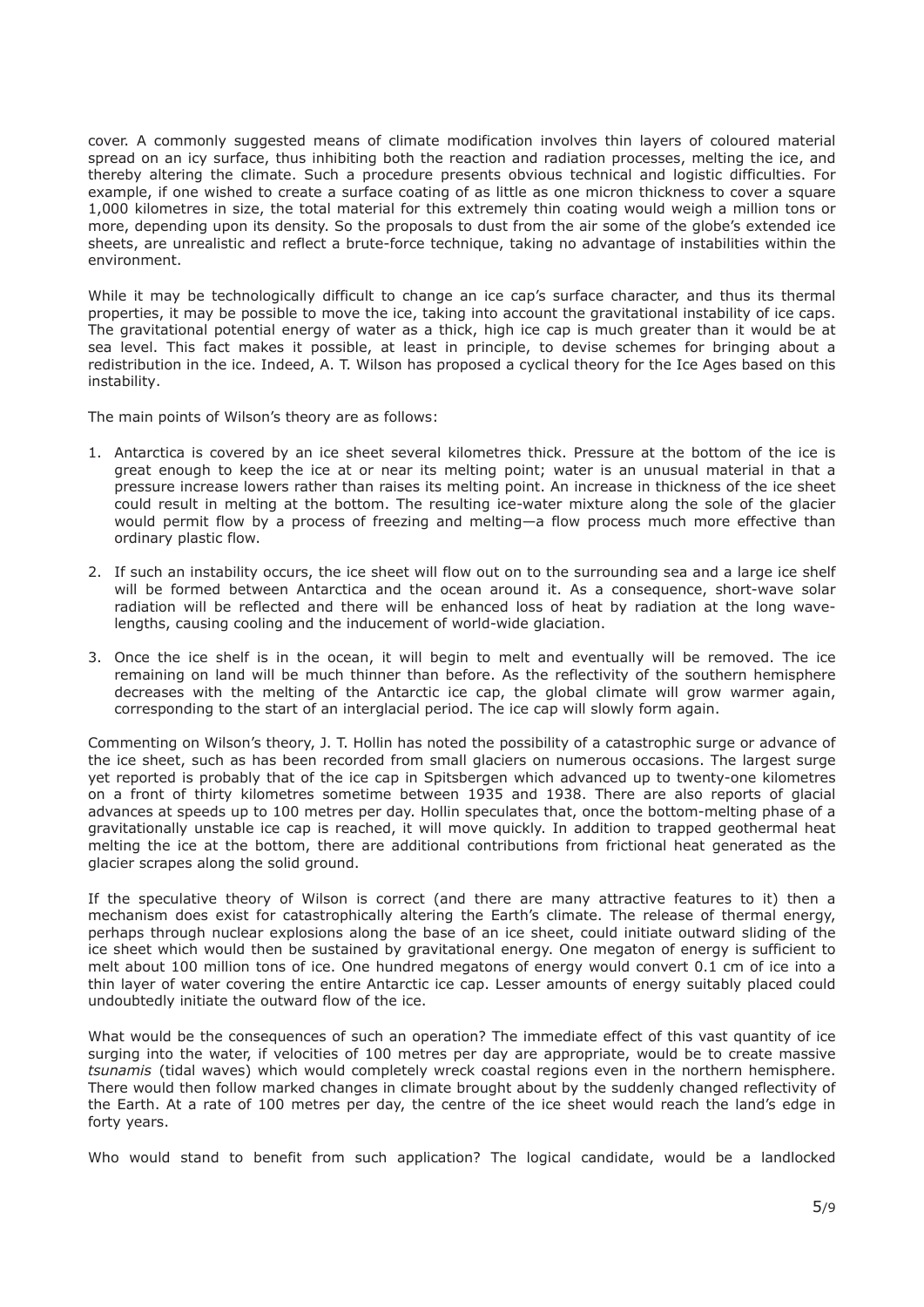equatorial country. An extended glacial period would ensure near-Arctic conditions over much of the temperate zone, but temperate climate with abundant rainfall would be the rule in the present tropical regions.

#### **FUTURE OF WEATHER AND CLIMATE MODIFICATION**

The foregoing perhaps represents a more positive view of weather and climate modification than that held by many Farth scientists. I believe this view is justified as it is based on three scientific and technological advances. First, understanding of basic meteorology has advanced to such an extent that mathematical models of the atmosphere here have been developed incorporating the most important elements. Physical processes in clouds, in turbulent exchanges at the surface, and in transmission of radiation through the atmosphere are no longer as mysterious as they once were. The volumes simulated by the models range from the size of a single cloud to the entire atmosphere; these models are no longer primitive representations.

Secondly, the advent of high-speed computers enables atmospheric models to be studied in greater detail. These computers have a peculiar importance to weather modification, since they will enable scientists to carry out extended experiments to test whether or not various schemes for manipulating the atmosphere are indeed possible and what the outcome should be.

The third advance lending support to expectations for weather and climate modification is the new array of instruments developed to observe and detect changes in the atmosphere. The most dramatic and perhaps the most powerful is the meteorological satellite which provides a platform whence the atmosphere can be observed, not only in geographically inaccessible regions, but also with entirely new physical measurements. For example, meteorological satellites of the future will permit the determination of humidity, temperature and pressure as averaged over substantial volumes of the atmosphere, providing quantities which are needed to develop the mathematical models. Sophisticated surface instrumentation, for observing detailed processes within smaller parts of the atmosphere, provides us with far more powerful tools with which to look at clouds and at the interaction of the atmosphere with its boundaries than those which were available ten or twenty years ago.

# **EARTHQUAKE MODIFICATION**

What causes earthquakes? Over geological time, the irregular distribution of heat-producing radioactive elements in the rock layers gives rise to sub-surface temperature differences between various parts of the Earth. In the continents, granites and similar rocks have concentrated radioactive elements near the surface; no similar concentration has taken place in the sub-oceanic regions, which may as a result be more than 100ºC cooler than the corresponding sub-continental regions. Such variations in temperature along a horizontal line, due to the differences in the vertical distribution of heat-producing elements, give rise to large thermal stresses, causing strain analogous to that which cracks a glass tumbler filled with hot water. The strain tends to be greatest in regions of abrupt temperature change along a horizontal line through the Earth's crust. The strain may be partially relieved by the slow convective flow of material in the deep Earth which is thought by some geophysicists to push continents about. But the strain can also be relieved by sharp fractures or by movements along previous faults in rocks near the surface. Movement along a fault radiates energy outward, which results in an earthquake. Each year approximately 200 megatons of strain energy is released in this fashion, the largest earthquakes corresponding to energy of the order of 100 megatons. The energy released depends on the volume of material affected. The largest earthquakes take place along faults having a linear dimension of 1,000 kilometres, whereas smaller ones take place along faults of one kilometre or less.

Major earthquakes tend to be located along two main belts. One belt, along which about eighty-five per cent of the total energy is released, passes around the Pacific and affects countries whose coastlines border this ocean, for example Japan and the west coast of North America. The second belt passes through the Mediterranean regions eastwards through Asia and joins the first belt in Indonesia. Along these two belts, large earthquakes occur with varying frequencies.

In California, a large earthquake might be expected once every 50 to 100 years, while Chile might expect such a disturbance once every ten to twenty years. Sometimes major earthquakes have occurred in regions ordinarily thought of as being free from risk. For example, the New Madrid earthquake of 1811-12 devastated a large area of central North America but had only slight cultural effects because of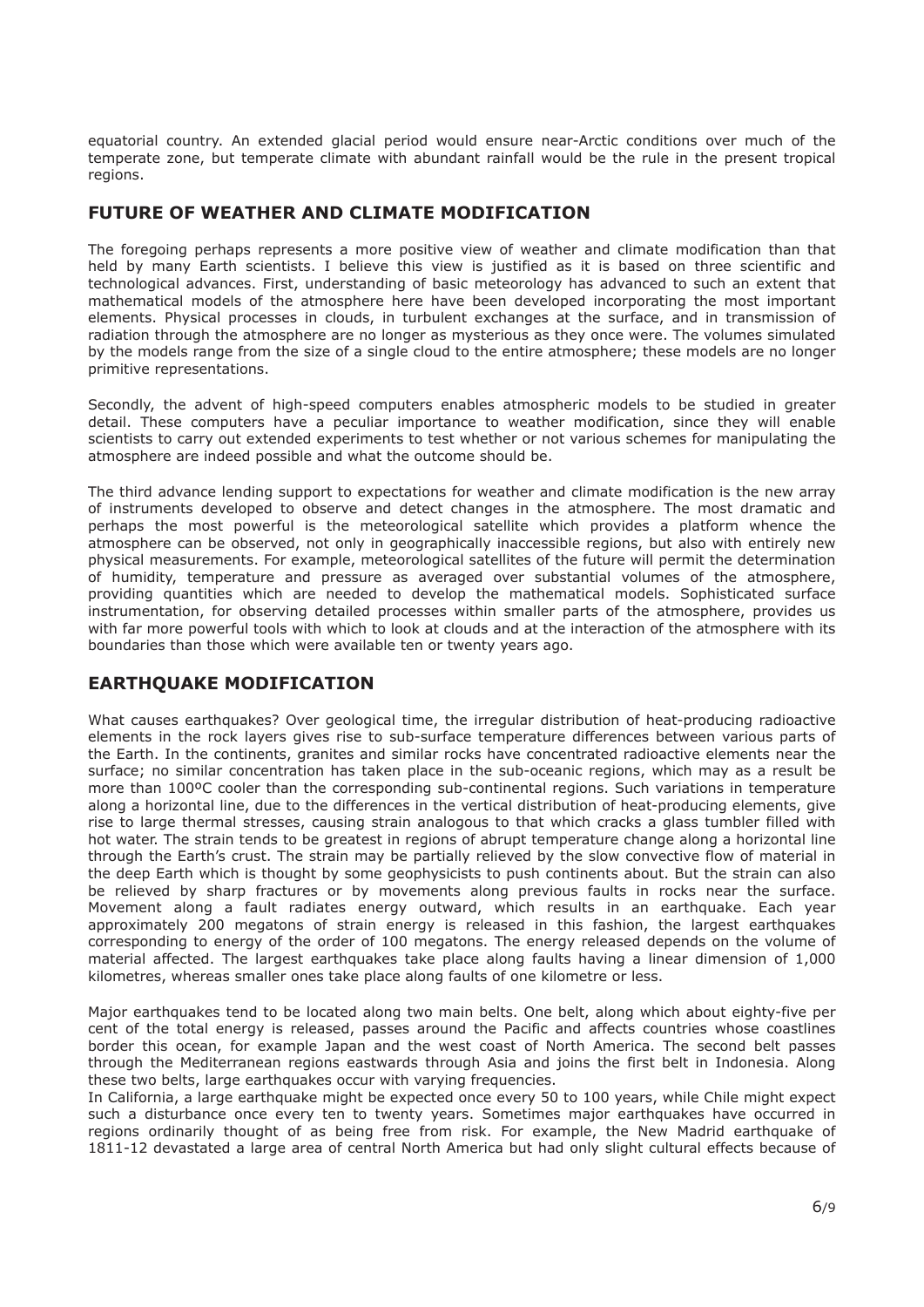the area's sparse population.

Today, our detailed understanding of the mechanism that causes an earthquake and of how the related instabilities can be triggered is limited. Only within the last few years have serious discussions of earthquake prediction begun, whereas moderately reliable weather forecasts have been available for about the last thirty to fifty years.

Currently, substantial effort is being made, primarily by Japan and the United States, to develop techniques for forecasting earthquakes. These techniques are based to a large extent on the determination of changing strain conditions of materials in the rocks surrounding recognized fault zones. Of possible value is the observation that, before an earthquake, the accumulating strain accelerates.

Control of earthquakes is a prospect even more distant than that of forecasting although two techniques have been suggested through recent experience.

- 1. In the course of the underground testing of nuclear weapons at the Nevada test site, it was observed that an explosion apparently released local strain in the Earth. The hypothesis is that the swift buildup of strain due to the sudden release of energy in an explosion discharges strain energy over a large volume of material.
- 2. Another method of releasing strain energy has appeared from pumping of underground water in the vicinity of Denver, Colorado, which has led to a series of small earthquakes. The hypothesis here is that underground water has provided local lubrication permitting adjacent blocks to slip by one another.

The use as a weapon system of the strain energy instability within the solid Earth requires an effective triggering mechanism. A scheme for pumping water seems clumsy and easily detectable. On the other hand, if the strain pattern in the crust can be accurately determined, the phased or timed release of energy from smaller faults, designed to trigger a large fault at some distance, could be contemplated. This timed release could be activated through small explosions and thus it might be possible to use this release of energy stored in small faults at some distance from a major fault to trigger that major fault. For example, the San Andreas fault zone, passing near Los Angeles and San Francisco, is part of the great earthquake belt surrounding the Pacific. Good knowledge of the strain within this belt might permit the setting off of the San Andreas zone by timed explosions in the China Sea and Philippine Sea. In contrast with certain meteorological operations, it would seem rather unlikely that such an attack could be carried out covertly under the quise of natural earthquakes.

# **MODIFICATION OF OCEANS**

We are still in the very early stages of developing the theory and techniques for predicting the state of the oceans. In the past two decades, methods have been devised for the prediction of surface waves and surface wind distribution. A warning system for the tsunamis (tidal waves) produced by earthquakes has also been developed.

Certain currents within the oceans have been identified, but we do not yet know what the variable components are; that is, what the weather within the ocean is. Thus we have not been able to identify any instabilities within the oceanic circulation that might be easily manipulated. As in the case of the solid Earth, we can only speculate tentatively about how oceanic processes might be controlled.

One instability offering potential as a future weapon system is that associated with tsunamis. These frequently originate from the slumping into the deep ocean of loosely consolidated sediments and rocks perched on the continental shelf. Movement of these sediments can trigger the release of vast quantities of gravitational energy, part of which is converted in the motion of the tsunami. For example if, along a 1,000-kilometre edge of a continental shelf, a block 100 metres deep and 10 kilometres wide were dropped a distance of 100 metres, about 100 megatons of energy would be released. This release would be catastrophic to any coastal nation. How could it be achieved? A series of phased explosions, perhaps setting off natural earthquakes, would be a most effective way. I could even speculate on planning a guided tidal wave, where guidance is achieved by correctly shaping the source which releases energy.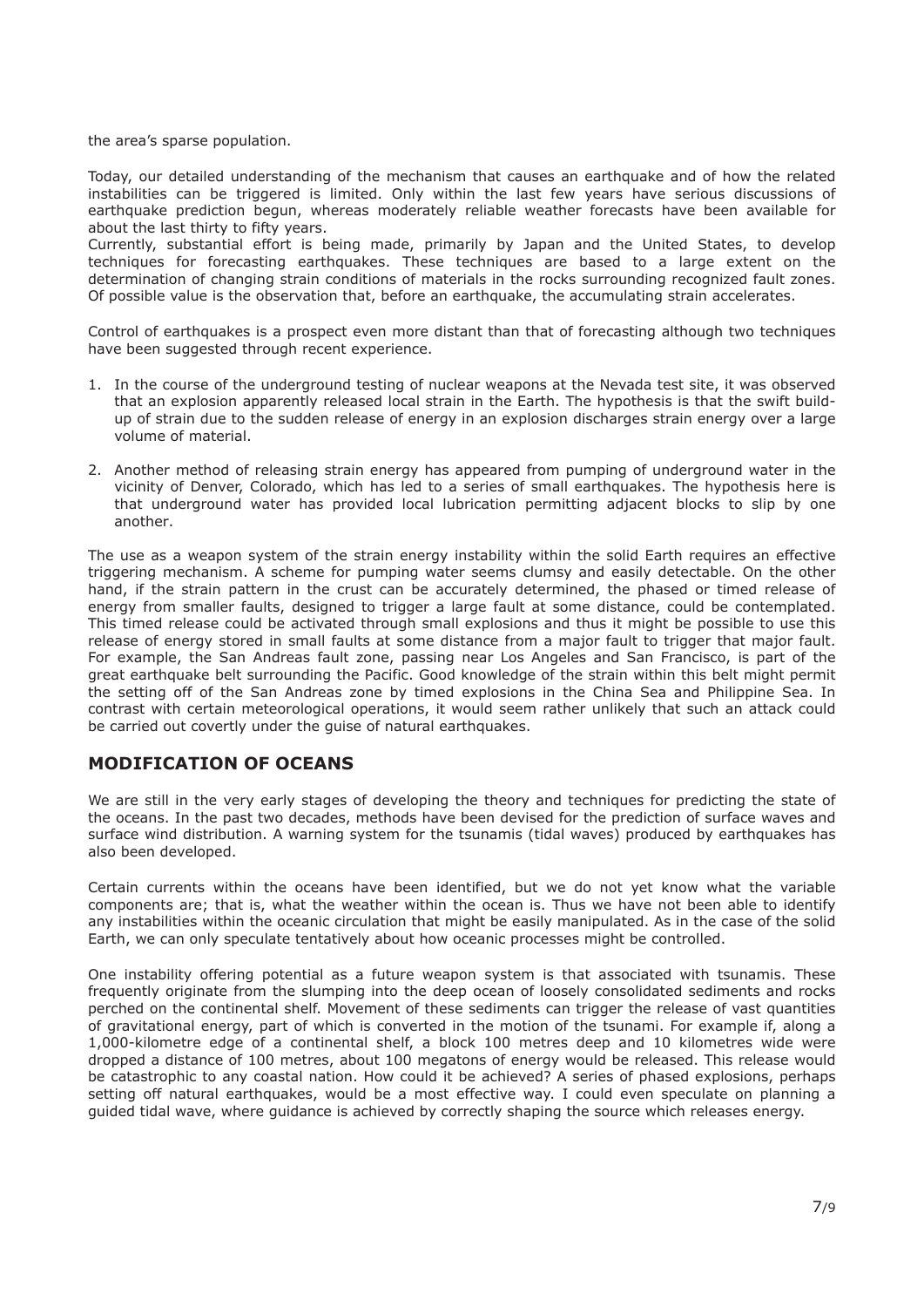#### **BRAIN WAVES ROUND THE WORLD?**

At heights of forty to fifty kilometres above the Earth's surface, substantial numbers of charged particles are found which make this part of the atmosphere, the ionosphere, a good conductor of electricity. The rocks and oceans are also more conducting than the lower atmosphere. Thus, we live in an insulating atmosphere between two spherical conducting shells or, as the radio engineer would put it, in an Earthionosphere cavity, or waveguide. Radio waves striking either conducting shell tend to be reflected back into the cavity, and this phenomenon is what makes conventional long-distance radio communication possible. Only recently, however, has there been any interest in natural electrical resonances within the Earth-ionosphere waveguide. Like any such cavity, the Earth-ionosphere waveguide will tend to sustain radio oscillation at certain frequencies in preference to others. These resonant frequencies are primarily determined by the size of the Earth and the speed of light, but the properties of the ionosphere modify them to a certain extent. The lowest resonances begin at about eight cycles per second, far below the frequencies ordinarily used for radio communication. Because of their long wavelength and small field strength, they are difficult to detect. Moreover, they die down quickly, within 1/16 second or so; in engineering terms, the cavity has a short time constant.

The natural resonant oscillations are excited by lightning strokes, cloud-to-ground strokes being a much more efficient source than horizontal cloud-to-cloud discharges. On the average, about 100 lightning strokes occur each second (primarily concentrated in the equatorial regions) so that normally about six lightning flashes are available to introduce energy before a particular oscillation dies down. A typical oscillation's field strength is of the order of 0.3 millivolts per metre.

The power of the oscillations varies geographically. For example, for a source located on the equator in Brazil the maximum intensity of the oscillation is near the source and at the opposite side of the Earth (around Indonesia). The intensity is lower in intermediate regions and towards the poles.

One can imagine several ways in which to increase the intensity of such electrical oscillations. The number of lightning strokes per second could be enhanced by artificially increasing their original number. Substantial progress has been made in the understanding of the physics of lightning and of how it might be controlled. The natural oscillations are excited by randomly occurring strokes. The excitation of timed strokes would enhance the efficiency with which energy is injected into an oscillation. Furthermore, the time constant of the oscillation would be doubled by a four-fold increase in the electrical conductivity of the ionosphere, so that any scheme for enhancing that conductivity (for example, by injecting readily ionized vapour) lowers the energy losses and lengthens the time constant, which would permit a greater number of phased lightaing strokes before the decay of an oscillation.

The enhanced low-frequency electrical oscillations in the Earth-ionosphere cavity relate to possible weapons systems through a little understood aspect of brain physiology. Electrical activity in the brain is concentrated at certain frequencies, some of it extremely slow, a little around five cycles per second, and very conspicuous activity (the so-called alpha rhythm) around ten cycles per second.

Some experiments have been done in the use of a flickering light to pull the brain's alpha rhythm into unnatural synchrony with it; the visual stimulation leads to electrical stimulation. There has also been work on direct electrical driving of the brain. In experiments discussed by Norbert Wiener, a sheet of tin is suspended from the ceiling and connected to a generator working at ten cycles per second. With large field strengths of one or two volts per centimetre oscillating at the alpha-rhythm frequency, decidedly unpleasant sensations are noted by human subjects.

The Brain Research Institute of the University of California is investigating the effect of weak oscillating fields on human behaviour. The field strengths in these experiments are of the order of a few hundredths of a volt per centimetre. Subjects show small but measurable degradation in performance when exposed to oscillating fields for periods of up to fifteen minutes.

The field strengths in these experiments are still much stronger, by a factor of about 1,000, than the observed natural oscillations in the Earth-ionosphere cavity. However, as previously noted, the intensity of the natural fluctuations could bc increased substantially and in principle could be maintained for a long time, as tropical thunder storms are always available for manipulation. The proper geographical location of the source of lightning, coupled with accurately-timed, artificially-excited strokes, could lead to a pattern of oscillations that produced relatively high power levels over certain regions of the Earth and substantially lower levels over other regions. In this way, one could develop a system that would